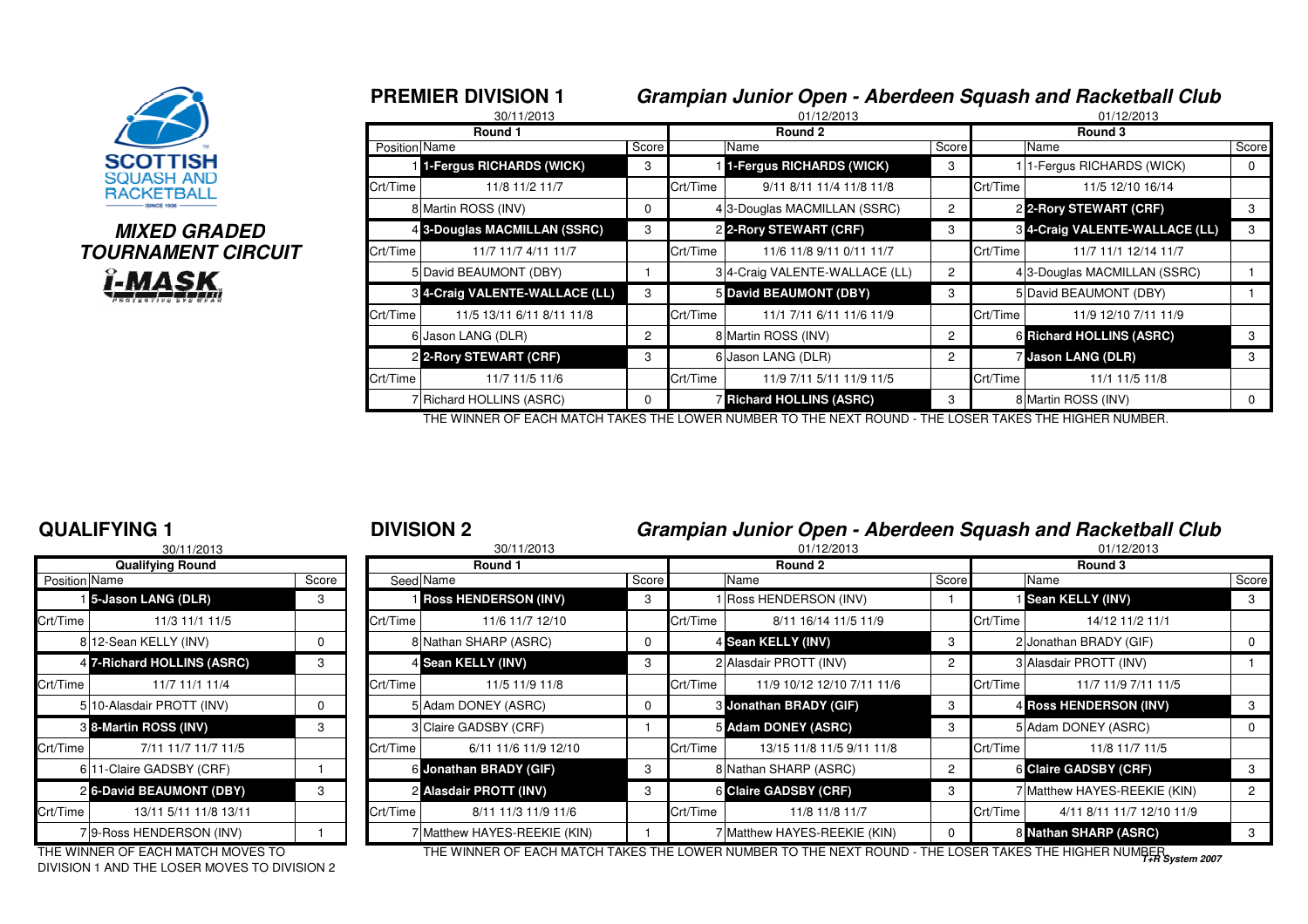| 30/11/2013           |                                 |          | 30/11/2013 |                                 |       |          | 01/12/2013                   |                |          | 01/12/2013                   |            |  |
|----------------------|---------------------------------|----------|------------|---------------------------------|-------|----------|------------------------------|----------------|----------|------------------------------|------------|--|
|                      | <b>Qualifying Round</b>         |          | Round 1    |                                 |       |          | Round 2                      |                |          | Round 3                      |            |  |
| <b>Position Name</b> |                                 | Score    |            | Seed Name                       | Score |          | Name                         | Score          |          | Name                         | <b>Sco</b> |  |
|                      | 13-Jonathan BRADY (GIF)         | 3        |            | Jordan GEDDES (INV)             | 3     |          | Jordan GEDDES (INV)          | 3              |          | Jordan GEDDES (INV)          |            |  |
| Crt/Time             | 11/1 11/7 4/11 11/8             |          | Crt/Time   | 11/4 11/4 11/2                  |       | Crt/Time | 14/12 11/9 11/4              |                | Crt/Time | 11/3 11/4 11/3               |            |  |
|                      | 8 20-Tino MACKAY-PALACIOS (KIN) |          |            | 8 Calum HARVEY (ESC)            |       |          | 4 Tino MACKAY-PALACIOS (KIN) | $\mathbf 0$    |          | 2 Fergus ANDREW (NEW)        |            |  |
|                      | 4 15-Matthew HAYES-REEKIE (KIN) | 3        |            | 4 Tino MACKAY-PALACIOS (KIN)    | 3     |          | 2 Emma FITZSIMMONS (DUN)     |                |          | 3 Emma FITZSIMMONS (DUN)     |            |  |
| Crt/Time             | 11/6 11/8 11/0                  |          | Crt/Time   | 11/7 11/5 15/13                 |       | Crt/Time | 11/8 9/11 11/8 11/6          |                | Crt/Time | 11/7 3/11 11/5 12/10         |            |  |
|                      | 518-Jack SMILLIE (SGF)          | $\Omega$ |            | 5 Katriona ALLEN (PER)          |       |          | <b>8 Fergus ANDREW (NEW)</b> | 3              |          | 4 Tino MACKAY-PALACIOS (KIN) |            |  |
|                      | 3 16-Nathan SHARP (ASRC)        | 3        |            | 3 Jack ORR (CRF)                |       |          | 5 Katriona ALLEN (PER)       | 3              |          | 5 Katriona ALLEN (PER)       |            |  |
| Crt/Time             | 11/3 11/8 11/6                  |          | Crt/Time   | 10/12 11/8 11/7 11/7            |       | Crt/Time | 11/6 10/12 11/8 5/11 13/11   |                | Crt/Time | 11/6 11/9 7/11 11/7          |            |  |
|                      | 619-Jack ORR (CRF)              | $\Omega$ |            | <b>6 Fergus ANDREW (NEW)</b>    | 3     |          | 8 Calum HARVEY (ESC)         | $\overline{2}$ |          | 6 Jack ORR (CRF)             |            |  |
|                      | 214-Jordan GEDDES (INV)         | 0        |            | 2 Jack SMILLIE (SGF)            | 0     |          | 6 Jack ORR (CRF)             | 3              |          | 7 Jack SMILLIE (SGF)         |            |  |
| Crt/Time             | 11/2 11/5 11/5                  |          | Crt/Time   | 11/0 11/0 11/0 w/o              |       | Crt/Time | 11/0 11/0 11/0 w/o           |                | Crt/Time | 11/0 11/0 11/0 w/o           |            |  |
|                      | 17-Adam DONEY (ASRC)            | 3        |            | <b>7 Emma FITZSIMMONS (DUN)</b> | 3     |          | 7 Jack SMILLIE (SGF)         | $\Omega$       |          | 8 Calum HARVEY (ESC)         |            |  |

DIVISION 2 AND THE LOSER MOVES TO DIVISION 3



### **QUALIFYING 3**

|                      | 30/11/2013                    |       |                |
|----------------------|-------------------------------|-------|----------------|
|                      | <b>Qualifying Round</b>       |       |                |
| <b>Position Name</b> |                               | Score | Seed           |
|                      | 21-Fergus ANDREW (NEW)        | 3     |                |
| Crt/Time             | 11/6 9/11 11/3 11/6           |       | Crt/Time       |
|                      | 8 28-Harry JACOBSEN (ASRC)    |       | 8              |
|                      | 4 23-Josie WISHART (SSC)      | 0     | 4              |
| Crt/Time             | 11/9 12/10 16/14              |       | Crt/Time       |
|                      | 5 26-Emma FITZSIMMONS (DUN)   | 3     | 5              |
|                      | 3 24-Stuart COPLAND (SSC)     | 2     | 3              |
| Crt/Time             | 11/6 11/ 9 3/11 4/11 11/9     |       | Crt/Time       |
|                      | 6 27-Calum HARVEY (ESC)       | 3     | 6              |
|                      | 22-Katriona ALLEN (PER)       | 3     | $\overline{c}$ |
| Crt/Time             | 9/11 11/9 11/0 9/11 11/2      |       | Crt/Time       |
|                      | 7 25-Christopher MARTIN (CRF) | 2     |                |

#### **Round 1 Round 2 Round 3** n Name Score Seed Name Seed Name Score Name Name Score Name Score Name Score Name Score Name Score **13-Jonathan BRADY (GIF)** <sup>3</sup> <sup>1</sup> **Jordan GEDDES (INV)** <sup>3</sup> <sup>1</sup> **Jordan GEDDES (INV)** <sup>3</sup> <sup>1</sup> **Jordan GEDDES (INV)** <sup>3</sup> Crt/Time 11/1 11/7 4/11 11/8 Crt/Time 11/4 11/4 11/2 Crt/Time 14/12 11/9 11/4 Crt/Time 11/3 11/4 11/38 Calum HARVEY (ESC) 0 4 Tino MACKAY-PALACIOS (KIN)  $\begin{vmatrix} 0 & 2 \end{vmatrix}$  2 Fergus ANDREW (NEW)  $\begin{vmatrix} 0 & 0 \end{vmatrix}$ 4 **Tino MACKAY-PALACIOS (KIN)** 3 2 Emma FITZSIMMONS (DUN) 1 3 Emma FITZSIMMONS (DUN) 1 Crt/Time 11/6 11/8 11/0 Crt/Time 11/7 11/5 15/13 Crt/Time 11/8 9/11 11/8 11/6 Crt/Time 11/7 3/11 11/5 12/105 Katriona ALLEN (PER) 0 3 | 0 **Fergus ANDREW (NEW)** 3 **Tino MACKAY-PALACIOS (KIN)** 3 **16-Nathan SHARP (ASRC)** <sup>3</sup> <sup>3</sup> Jack ORR (CRF) <sup>1</sup> <sup>5</sup> **Katriona ALLEN (PER)** <sup>3</sup> <sup>5</sup> Katriona ALLEN (PER) <sup>1</sup> Crt/Time 11/3 11/8 11/6 Crt/Time 10/12 11/8 11/7 11/7 Crt/Time 11/6 10/12 11/8 5/11 13/11 Crt/Time 11/6 11/9 7/11 11/7**Fergus ANDREW (NEW)** <sup>3</sup> <sup>8</sup> Calum HARVEY (ESC) <sup>2</sup> <sup>6</sup> **Jack ORR (CRF)** <sup>3</sup>

THE WINNER OF EACH MATCH MOVES TO THE WINNER OF EACH MATCH TAKES THE LOWER NUMBER TO THE NEXT ROUND - THE LOSER TAKES THE HIGHER NUMBER.



### <sup>3</sup> **DIVISION 4 Grampian Junior Open - Aberdeen Squash and Racketball Club**

|                       | 30/11/2013                        |                |          | 30/11/2013                 |                      |          | 01/12/2013                                                                                           |       | 01/12/2013 |                                        |             |  |
|-----------------------|-----------------------------------|----------------|----------|----------------------------|----------------------|----------|------------------------------------------------------------------------------------------------------|-------|------------|----------------------------------------|-------------|--|
|                       | <b>Qualifying Round</b>           |                | Round 1  |                            |                      |          | Round 2                                                                                              |       |            | Round 3                                |             |  |
|                       | Position Name<br>Score            |                |          | Seed Name                  | Score                |          | Name                                                                                                 | Score |            | Name                                   | Score       |  |
|                       | 21-Fergus ANDREW (NEW)            | З              |          | Josie WISHART (SSC)        |                      |          | Josie WISHART (SSC)                                                                                  |       |            | Josie WISHART (SSC)                    |             |  |
| Crt/Time              | 11/6 9/11 11/3 11/6               |                | Crt/Time | 8/11 11/9 11/9 11/5        |                      | Crt/Time | 11/9 11/7 11/6                                                                                       |       | Crt/Time   | 11/7 11/8 9/11 11/7                    |             |  |
|                       | 8 28-Harry JACOBSEN (ASRC)        |                |          | 8 Thomas MARSHALL (SSC)    |                      |          | 4 Harry JACOBSEN (ASRC)                                                                              |       |            | 2 James RICHES (ESC)                   | 3           |  |
|                       | 4 23-Josie WISHART (SSC)          | 0              |          | 4 Harry JACOBSEN (ASRC)    | 3                    |          | 2 Stuart COPLAND (SSC)                                                                               |       |            | 3 Stuart COPLAND (SSC)                 | $\mathbf 0$ |  |
| Crt/Time <sup>l</sup> | 11/9 12/10 16/14                  |                | Crt/Time | 11/4 8/11 11/7 8/11 11/6   |                      | Crt/Time | 11/5 5/11 11/8 11/8                                                                                  |       | Crt/Time   | 11/0 11/0 11/0                         |             |  |
|                       | 5 26-Emma FITZSIMMONS (DUN)       | 3              |          | 5 John MEEHAN (SGF)        | $\mathbf{2}^{\circ}$ |          | 3 James RICHES (ESC)                                                                                 | 3     |            | 4 Harry JACOBSEN (ASRC)                | 3           |  |
|                       | 324-Stuart COPLAND (SSC)          | $\overline{2}$ |          | 3 Christopher MARTIN (CRF) |                      |          | 5 John MEEHAN (SGF)                                                                                  |       |            | 5 Thomas MARSHALL (SSC)                | 0           |  |
| Crt/Time              | 11/6 11/ 9 3/11 4/11 11/9         |                | Crt/Time | 8/11 11/7 11/5 11/6        |                      | Crt/Time | 11/13 12/10 11/9 11/6                                                                                |       | Crt/Time   | 11/4 11/9 11/6                         |             |  |
|                       | 6 27-Calum HARVEY (ESC)           | 3              |          | 6 James RICHES (ESC)       | 3                    |          | 8 Thomas MARSHALL (SSC)                                                                              | 3     |            | <b>6 Christopher MARTIN (CRF)</b>      | 3           |  |
|                       | 2 22-Katriona ALLEN (PER)         | 3              |          | 2 Stuart COPLAND (SSC)     |                      |          | 6 Christopher MARTIN (CRF)                                                                           | 3     |            | <b>Catherine HOLLAND (DBY)</b>         | 3           |  |
| Crt/Time              | 9/11 11/9 11/0 9/11 11/2          |                | Crt/Time | 11/5 11/9 11/9             |                      | Crt/Time | 11/9 11/6 11/4                                                                                       |       | Crt/Time   | 11/8 3/11 11/6 11/8<br>T+R System 2007 |             |  |
|                       | 7 25-Christopher MARTIN (CRF)     | 2              |          | 7 Catherine HOLLAND (DBY)  |                      |          | 7 Catherine HOLLAND (DBY)                                                                            |       |            | 8 John MEEHAN (SGF)                    |             |  |
|                       | THE WINNER OF FAQUIMATOU MOVES TO |                |          |                            |                      |          | THE WINNER OF EACH MATCH TAKES THE LOWER NUMBER TO THE NEVT ROUND. THE LOSER TAKES THE HIGHER NUMBER |       |            |                                        |             |  |

THE WINNER OF EACH MATCH MOVES TO THE WINNER OF EACH MATCH TAKES THE LOWER NUMBER TO THE NEXT ROUND - THE LOSER TAKES THE HIGHER NUMBER.

| <b>QUALIFYING 2</b> |  |
|---------------------|--|
|                     |  |

## <sup>2</sup> **DIVISION 3 Grampian Junior Open - Aberdeen Squash and Racketball Club**

| MA.                         | Κ,   |
|-----------------------------|------|
|                             |      |
| <b><i>MUTROTIVE ZTE</i></b> | 7788 |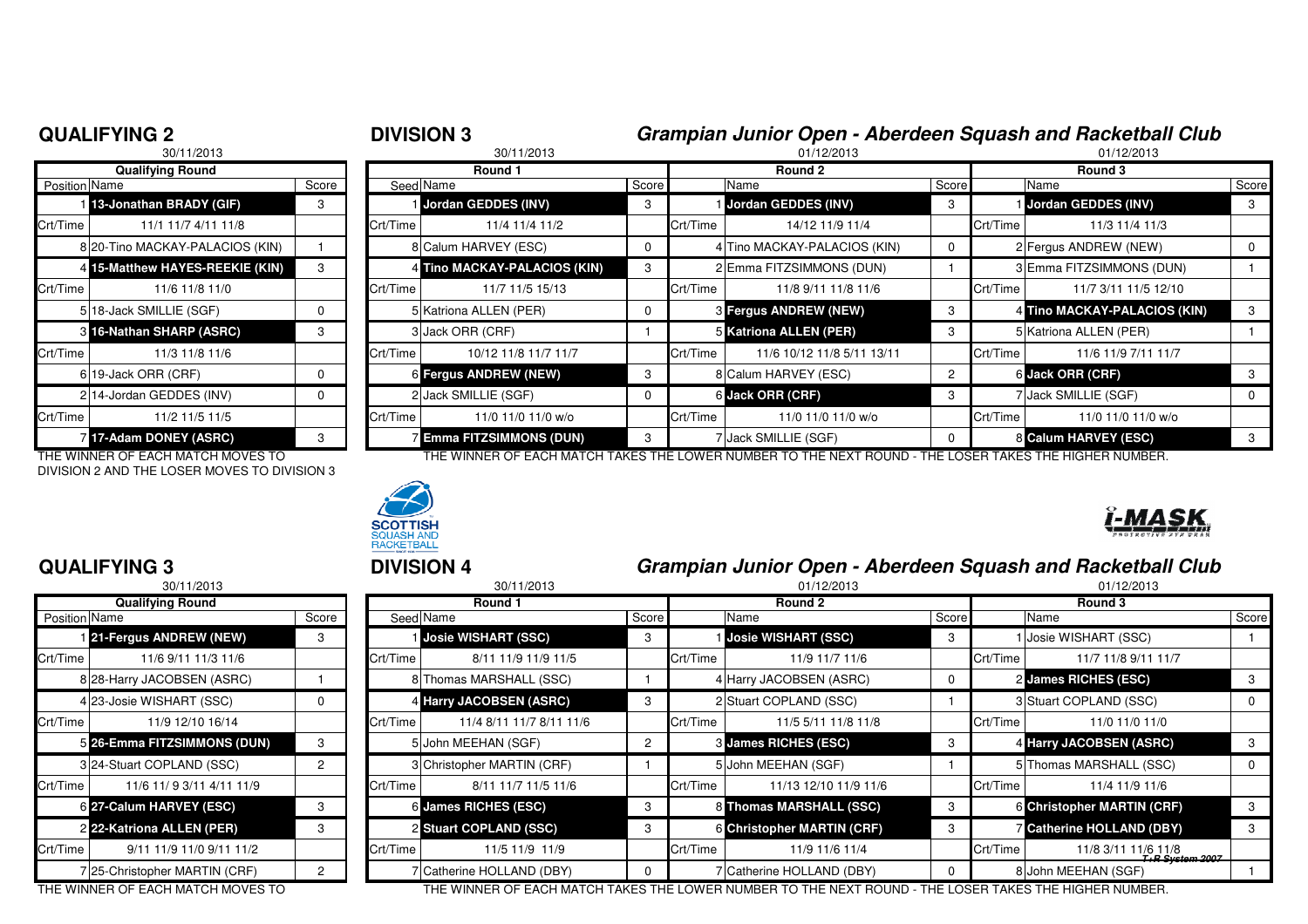DIVISION 3 AND THE LOSER MOVES TO DIVISION 4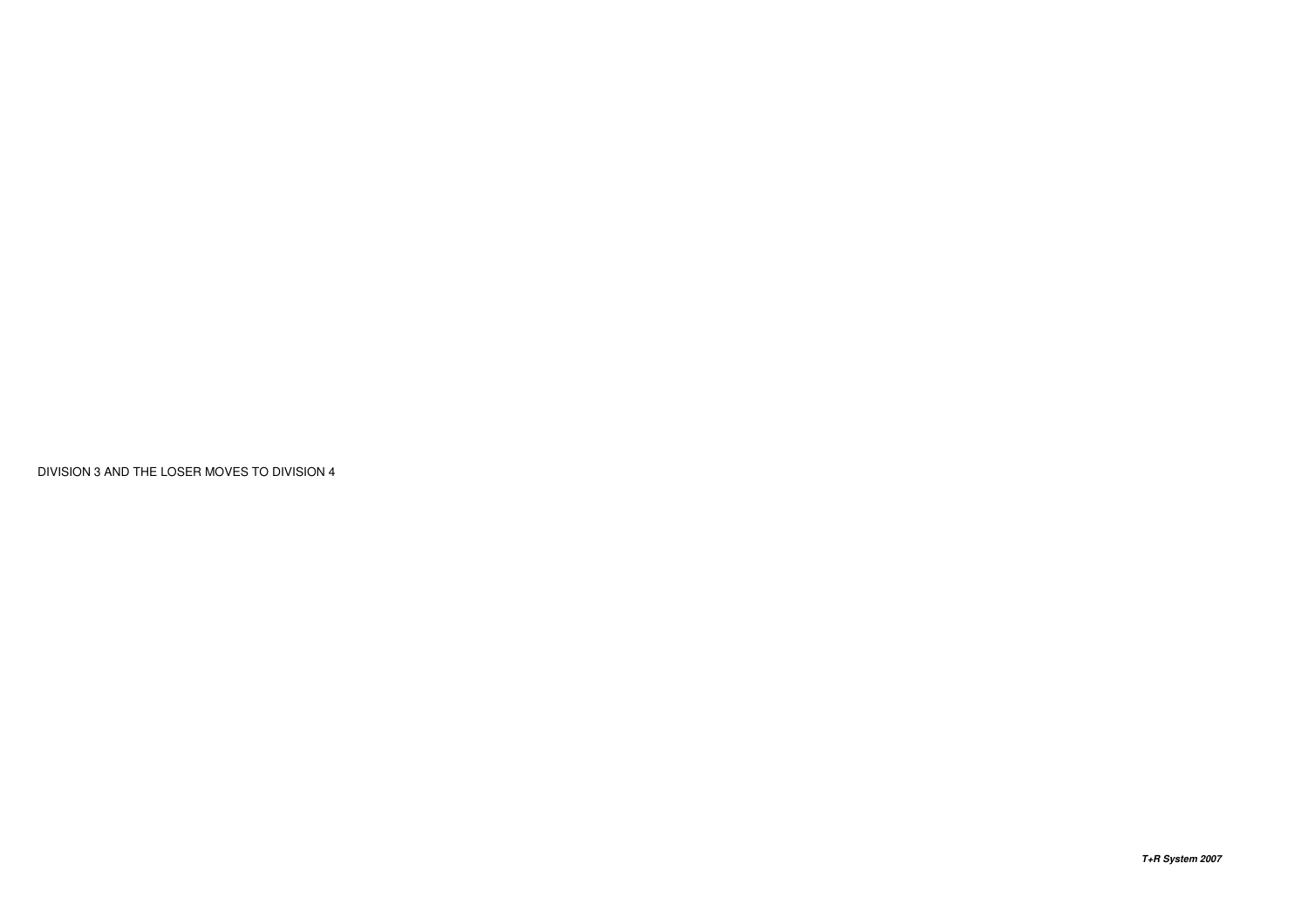|                      | 30/11/2013                   |       |                |       |
|----------------------|------------------------------|-------|----------------|-------|
|                      | <b>Qualifying Round</b>      |       |                |       |
| <b>Position Name</b> |                              | Score | Seed Na        |       |
|                      | 29-James RICHES (ESC)        | 3     |                | Ky    |
| Crt/Time             | 11/6 11/9 11/7               |       | Crt/Time       |       |
|                      | 8 36-Arthur JACOBSEN (ASRC)  | 0     |                | 8 Fir |
|                      | 4.31-Catherine HOLLAND (DBY) | 3     |                | Ar    |
| Crt/Time             | 11/2 11/3 11/5               |       | Crt/Time       |       |
|                      | 5 34-Heather BOWIE (DLE)     | 0     | 5              | Jo    |
|                      | 332-Kyle REID (THU)          | 1     |                | 3He   |
| Crt/Time             | 6/11 11/5 12/10 11/2         |       | Crt/Time       |       |
|                      | 6 35-Thomas MARSHALL (SSC)   | 3     |                | 6 An  |
|                      | 2 30-John MEEHAN (SGF)       | 3     | $\overline{2}$ | Ge    |
| Crt/Time             | 11/8 7/11 11/5 11/9          |       | Crt/Time       |       |
|                      | 7 33-Georgia ADDERLEY (ESC)  |       |                | Mε    |

#### **QUALIFYING 4**

### <sup>4</sup> **DIVISION 5 Grampian Junior Open - Aberdeen Squash and Racketball Club**

| 30/11/2013    |                                   |       | 30/11/2013 |                            |       |          | 01/12/2013                                                                                                 |       |          | 01/12/2013                 |       |  |
|---------------|-----------------------------------|-------|------------|----------------------------|-------|----------|------------------------------------------------------------------------------------------------------------|-------|----------|----------------------------|-------|--|
|               | <b>Qualifying Round</b>           |       | Round 1    |                            |       |          | Round 2                                                                                                    |       |          | Round 3                    |       |  |
| Position Name |                                   | Score |            | Seed Name                  | Score |          | Name                                                                                                       | Score |          | Name                       | Score |  |
|               | 129-James RICHES (ESC)            | 3     |            | Kyle REID (THU)            | 3     |          | <b>Kyle REID (THU)</b>                                                                                     |       |          | <b>i</b> Kyle REID (THU)   | 3     |  |
| Crt/Time      | 11/6 11/9 11/7                    |       | Crt/Time   | 11/6 11/3 11/6             |       | Crt/Time | 11/9 4/11 11/7 13/11                                                                                       |       | Crt/Time | 12/10 10/12 11/5 11/7      |       |  |
|               | 836-Arthur JACOBSEN (ASRC)        | O.    |            | 8 Finlay MARTIN (CRF)      |       |          | 4 Arthur JACOBSEN (ASRC)                                                                                   |       |          | 2 Georgia ADDERLEY (ESC)   |       |  |
|               | 4 31-Catherine HOLLAND (DBY)      |       |            | 4 Arthur JACOBSEN (ASRC)   | 3     |          | 2 Georgia ADDERLEY (ESC)                                                                                   |       |          | 3 Heather BOWIE (DLE)      |       |  |
| Crt/Time      | 11/2 11/3 11/5                    |       | Crt/Time   | 10/12 11/5 11/9 3/11 11/9  |       | Crt/Time | 11/6 11/5 13/11                                                                                            |       | Crt/Time | 11/7 11/6 11/4             |       |  |
|               | 534-Heather BOWIE (DLE)           |       |            | 5 John STEVEN (DLWE)       |       |          | 3 Heather BOWIE (DLE)                                                                                      |       |          | 4 Arthur JACOBSEN (ASRC)   | 3     |  |
|               | 332-Kyle REID (THU)               |       |            | 3 Heather BOWIE (DLE)      | 3     |          | 5 John STEVEN (DLWE)                                                                                       |       |          | 5 John STEVEN (DLWE)       |       |  |
| Crt/Time      | 6/11 11/5 12/10 11/2              |       | Crt/Time   | 10/12 6/11 11/4 12/10 11/3 |       | Crt/Time | 11/6 9/11 11/13 11/4 11/8                                                                                  |       | Crt/Time | 11/6 17/19 11/7 11/13 11/8 |       |  |
|               | 6 35-Thomas MARSHALL (SSC)        | 3     |            | 6 Amie BRUCE (ASV)         |       |          | 8 Finlay MARTIN (CRF)                                                                                      |       |          | 6 Maddie ORR (CRF)         |       |  |
|               | 2 30-John MEEHAN (SGF)            | 3     |            | 2 Georgia ADDERLEY (ESC)   | 3     |          | 6 Amie BRUCE (ASV)                                                                                         |       |          | <b>Amie BRUCE (ASV)</b>    |       |  |
| Crt/Time      | 11/8 7/11 11/5 11/9               |       | Crt/Time   | 15/13 11/5 11/7            |       | Crt/Time | 4/11 3/11 11/7 12/10 11/7                                                                                  |       | Crt/Time | 11/4 11/7 6/11 12/14 13/11 |       |  |
|               | 733-Georgia ADDERLEY (ESC)        |       |            | 7 Maddie ORR (CRF)         |       |          | 7 Maddie ORR (CRF)                                                                                         | 3     |          | 8 Finlay MARTIN (CRF)      |       |  |
|               | THE WINNER OF EACH MATCH MOVES TO |       |            |                            |       |          | THE WINNER OF EACH MATCH TAKES THE LOWER NI IMRER TO THE NEYT ROLIND . THE LOSER TAKES THE HIGHER NI IMRER |       |          |                            |       |  |

THE WINNER OF EACH MATCH MOVES TO DIVISION 4 AND THE LOSER MOVES TO DIVISION 5



### <sup>5</sup> **DIVISION 6 Grampian Junior Open - Aberdeen Squash and Racketball Club**

| 30/11/2013                |                                                                                                                                                                                                                                                                                      | 30/11/2013 |                          |                                                                                                                                                                                                          |          | 01/12/2013               | 01/12/2013                                                                                                                                                                                              |         |                                           |                                                                                                                                                                                                                                                           |  |  |
|---------------------------|--------------------------------------------------------------------------------------------------------------------------------------------------------------------------------------------------------------------------------------------------------------------------------------|------------|--------------------------|----------------------------------------------------------------------------------------------------------------------------------------------------------------------------------------------------------|----------|--------------------------|---------------------------------------------------------------------------------------------------------------------------------------------------------------------------------------------------------|---------|-------------------------------------------|-----------------------------------------------------------------------------------------------------------------------------------------------------------------------------------------------------------------------------------------------------------|--|--|
| <b>Qualifying Round</b>   |                                                                                                                                                                                                                                                                                      |            | Round 1                  |                                                                                                                                                                                                          | Round 2  |                          |                                                                                                                                                                                                         | Round 3 |                                           |                                                                                                                                                                                                                                                           |  |  |
|                           | Score                                                                                                                                                                                                                                                                                |            |                          |                                                                                                                                                                                                          |          | Name                     |                                                                                                                                                                                                         |         | Name                                      | Score                                                                                                                                                                                                                                                     |  |  |
|                           | 3                                                                                                                                                                                                                                                                                    |            |                          |                                                                                                                                                                                                          |          |                          | 3                                                                                                                                                                                                       |         |                                           | $\mathbf{0}$                                                                                                                                                                                                                                              |  |  |
| 11/8 4/11 11/4 11/2       |                                                                                                                                                                                                                                                                                      | Crt/Time   | 9/11 11/4 11/4 7/11 11/9 |                                                                                                                                                                                                          | Crt/Time | 11/6 11/8 10/12 11/6     |                                                                                                                                                                                                         |         | 11/8 11/7 11/6                            |                                                                                                                                                                                                                                                           |  |  |
|                           |                                                                                                                                                                                                                                                                                      |            |                          |                                                                                                                                                                                                          |          |                          |                                                                                                                                                                                                         |         |                                           | 3                                                                                                                                                                                                                                                         |  |  |
|                           |                                                                                                                                                                                                                                                                                      |            |                          |                                                                                                                                                                                                          |          |                          |                                                                                                                                                                                                         |         |                                           | 3                                                                                                                                                                                                                                                         |  |  |
| 11/3 11/6 13/11           |                                                                                                                                                                                                                                                                                      | Crt/Time   | 11/9 12/10 11/7          |                                                                                                                                                                                                          | Crt/Time | 11/8 11/5 9/11 11/7      |                                                                                                                                                                                                         |         | 11/7 12/10 11/6                           |                                                                                                                                                                                                                                                           |  |  |
|                           |                                                                                                                                                                                                                                                                                      |            |                          |                                                                                                                                                                                                          |          |                          | 3                                                                                                                                                                                                       |         |                                           | 0                                                                                                                                                                                                                                                         |  |  |
|                           | 3                                                                                                                                                                                                                                                                                    |            |                          |                                                                                                                                                                                                          |          |                          | 2                                                                                                                                                                                                       |         |                                           | 0                                                                                                                                                                                                                                                         |  |  |
| 6/11 11/6 8/11 11/2 13/11 |                                                                                                                                                                                                                                                                                      | Crt/Time   | 11/5 11/3 11/6           |                                                                                                                                                                                                          | Crt/Time | 11/7 5/11 11/4 4/11 11/8 |                                                                                                                                                                                                         |         | 12/10 11/8 11/9                           |                                                                                                                                                                                                                                                           |  |  |
|                           | $\overline{2}$                                                                                                                                                                                                                                                                       |            |                          |                                                                                                                                                                                                          |          |                          | 3                                                                                                                                                                                                       |         |                                           | 3                                                                                                                                                                                                                                                         |  |  |
|                           | 3                                                                                                                                                                                                                                                                                    |            |                          |                                                                                                                                                                                                          |          |                          | $\mathbf{2}^{\circ}$                                                                                                                                                                                    |         |                                           |                                                                                                                                                                                                                                                           |  |  |
| 11/3 5/11 6/11 11/8 11/7  |                                                                                                                                                                                                                                                                                      | Crt/Time   | 11/0 11/8 11/1           |                                                                                                                                                                                                          | Crt/Time | 8/11 11/8 2/11 11/6 11/5 |                                                                                                                                                                                                         |         |                                           |                                                                                                                                                                                                                                                           |  |  |
|                           |                                                                                                                                                                                                                                                                                      |            |                          |                                                                                                                                                                                                          |          |                          | 3                                                                                                                                                                                                       |         |                                           | 3                                                                                                                                                                                                                                                         |  |  |
|                           | Position Name<br>137-Amie BRUCE (ASV)<br>Crt/Time<br>8 44-Orla YOUNG (NEW)<br>4 39-Euan BOOKER-MILBURN (NAI)<br>Crt/Time l<br>542-Maddie ORR (CRF)<br>3 40-Finlay MARTIN (CRF)<br>Crt/Time<br>6 43-Ryan KIRK (SSC)<br>2 38-John STEVEN (DLWE)<br>Crt/Time<br>741-Mark FERGUSON (SSC) |            |                          | Seed Name<br>I Euan BOOKER-MILBURN (NAI)<br>8 Joe NIVEN (SSC)<br>4 Orla YOUNG (NEW)<br>5 David RICHES (ESC)<br>3 Ryan KIRK (SSC)<br>6 Harry BARRON (INV)<br>2 Mark FERGUSON (SSC)<br>Jack CHAMBERS (SGF) |          | Score                    | Joe NIVEN (SSC)<br>4 Orla YOUNG (NEW)<br>2 Mark FERGUSON (SSC)<br><b>3 Harry BARRON (INV)</b><br>5 David RICHES (ESC)<br>8 Euan BOOKER-MILBURN (NAI)<br>6 Ryan KIRK (SSC)<br><b>Jack CHAMBERS (SGF)</b> |         | Score<br>Crt/Time<br>Crt/Time<br>Crt/Time | Joe NIVEN (SSC)<br>2 Harry BARRON (INV)<br><b>8 Mark FERGUSON (SSC)</b><br>4 Orla YOUNG (NEW)<br>5 Euan BOOKER-MILBURN (NAI)<br>6 Jack CHAMBERS (SGF)<br>7 Ryan KIRK (SSC)<br>Crt/Time<br>11/7 11/8 10/12 11/7<br>T+R System 2007<br>8 David RICHES (ESC) |  |  |

## **QUALIFYING 5**

|               | 30/11/2013                      |               |          |
|---------------|---------------------------------|---------------|----------|
|               | <b>Qualifying Round</b>         |               |          |
| Position Name |                                 | Score         | Seed     |
|               | 137-Amie BRUCE (ASV)            | 3             |          |
| Crt/Time      | 11/8 4/11 11/4 11/2             |               | Crt/Time |
|               | 8 44-Orla YOUNG (NEW)           |               | 8        |
|               | 4 39-Euan BOOKER-MILBURN (NAI)  | 0             | 4        |
| Crt/Time      | 11/3 11/6 13/11                 |               | Crt/Time |
|               | 542-Maddie ORR (CRF)            | 3             | 5        |
|               | <b>3 40-Finlay MARTIN (CRF)</b> | 3             | 3        |
| Crt/Time      | 6/11 11/6 8/11 11/2 13/11       |               | Crt/Time |
|               | 6.43-Ryan KIRK (SSC)            | $\mathcal{P}$ | 6        |
|               | 238-John STEVEN (DLWE)          | 3             | 2        |
| Crt/Time      | 11/3 5/11 6/11 11/8 11/7        |               | Crt/Time |
|               | 741-Mark FERGUSON (SSC)         | 2             | 7        |

THE WINNER OF EACH MATCH MOVES TO THE WINNER OF EACH MATCH TAKES THE LOWER NUMBER TO THE NEXT ROUND - THE LOSER TAKES THE HIGHER NUMBER.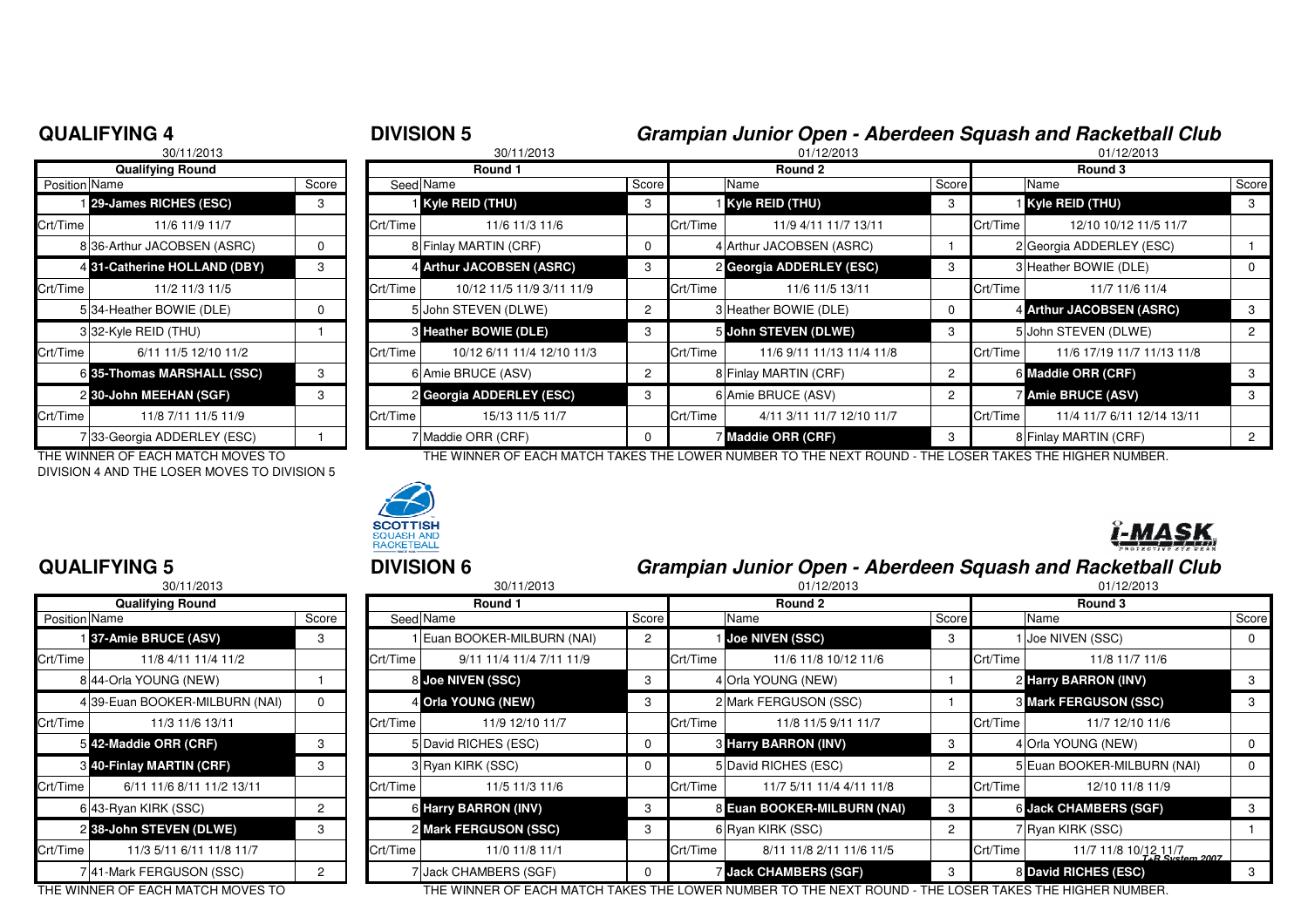DIVISION 5 AND THE LOSER MOVES TO DIVISION 6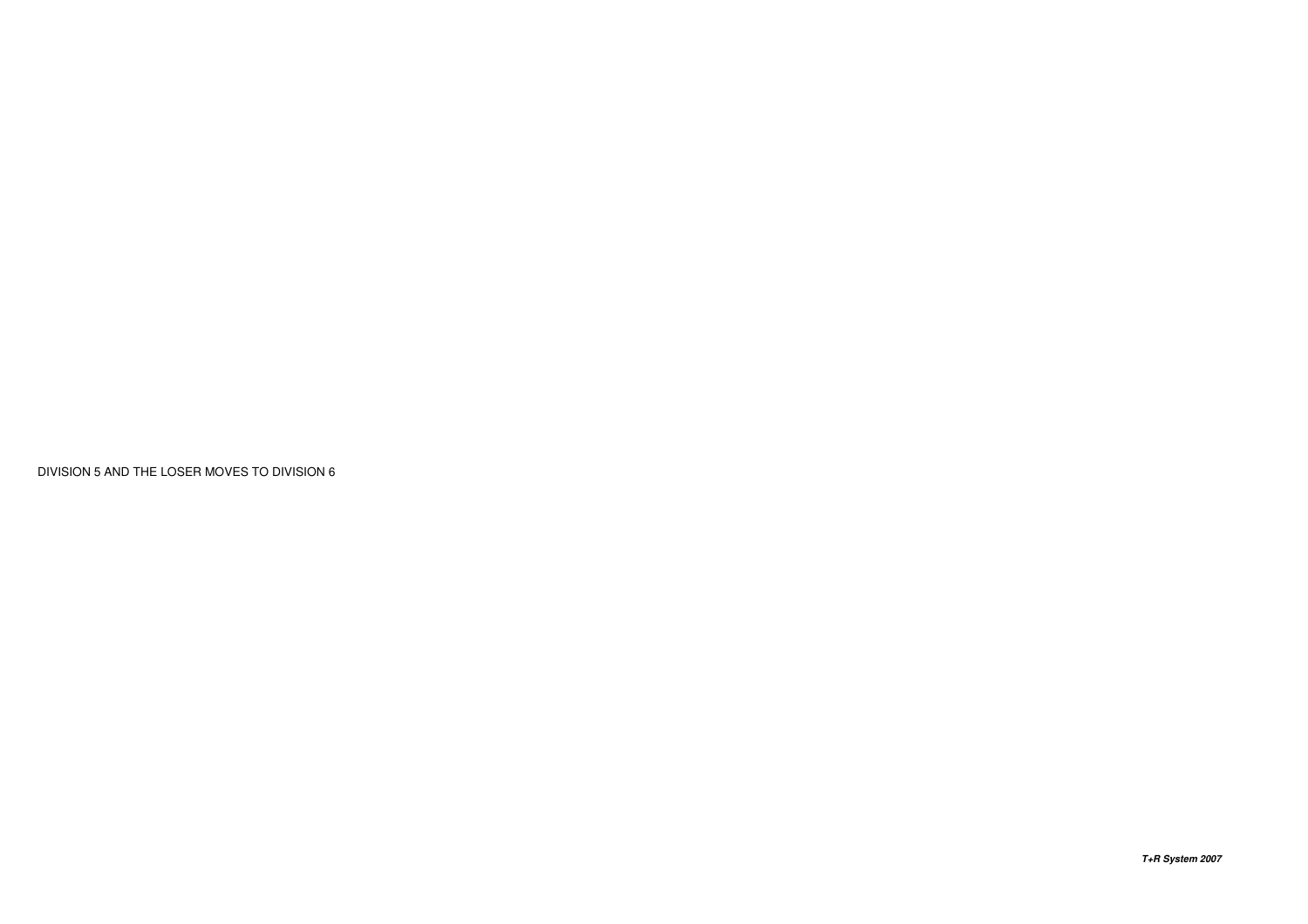|           | <b>DIVISION 7</b> | Grampian Junior Open - Aberdeen Squash and Racketball Club |            |
|-----------|-------------------|------------------------------------------------------------|------------|
| 0.1110010 | 0.01110010        | 0.11000000                                                 | 0.11000000 |

| 30/11/2013              |                            |       | 30/11/2013 |                               |       | 01/12/2013 |                               |                | 01/12/2013 |                               |       |
|-------------------------|----------------------------|-------|------------|-------------------------------|-------|------------|-------------------------------|----------------|------------|-------------------------------|-------|
| <b>Qualifying Round</b> |                            |       |            | Round 1                       |       |            | Round 2                       |                | Round 3    |                               |       |
| <b>Position Name</b>    |                            | Score |            | Seed Name                     | Score |            | Name                          | Score          |            | Name                          | Score |
|                         | 45-Craig SMITH (SSC)       |       |            | Craig SMITH (SSC)             | 3     |            | 1 Craig SMITH (SSC)           |                |            | James FARRAR (INV)            |       |
| Crt/Time                | 11/6 12/14 11/4 11/6       |       | Crt/Time   | 11/4 11/4 11/7                |       | Crt/Time   | 12/10 11/6 11/7               |                | Crt/Time   | 11/6 11/6 11/8                |       |
|                         | 8 52-Harry BARRON (INV)    |       |            | 8 Katie GREGSON-MACLEOD (INV) | 0     |            | 4 James FARRAR (INV)          | -3             |            | 2 Robbie HARPER (DUN)         |       |
|                         | 4 47-Jack CHAMBERS (SGF)   | 3     |            | 4 Owen HUNTER (KIN)           | 0     |            | 2 Robbie HARPER (DUN)         | 3              |            | 3 Luke SMITH ()               | 3     |
| Crt/Time                | 12/10 11/7 7/11 10/12 11/6 |       | Crt/Time   | 11/8 11/3 11/6                |       | Crt/Time   | 11/8 11/13 11/7 11/9          |                | Crt/Time   | 13/11 8/11 11/8 11/8          |       |
|                         | 5 50-Owen HUNTER (KIN)     | 2     |            | 5 James FARRAR (INV)          | 3     |            | 3 Luke SMITH ()               |                |            | 4 Craig SMITH (SSC)           |       |
|                         | 348-Struan DONALD (NAI)    |       |            | 3 Ben BARRON (NAI)            |       |            | 5 Owen HUNTER (KIN)           |                |            | 5 Katie GREGSON-MACLEOD (INV) |       |
| Crt/Time                | 11/4 11/1 11/1             |       | Crt/Time   | 11/3 11/6 7/11 11/4           |       | Crt/Time   | 11/3 11/5 11/4                |                | Crt/Time   | 11/0 11/2 11/3                |       |
|                         | 6 51-Joe NIVEN (SSC)       |       |            | 6 Luke SMITH ()               | 3     |            | 8 Katie GREGSON-MACLEOD (INV) | 3              |            | 6 Struan DONALD (NAI)         |       |
|                         | 2 46-David RICHES (ESC)    | З     |            | 2 Struan DONALD (NAI)         | 0     |            | 6 Ben BARRON (NAI)            | $\overline{2}$ |            | 7 Ben BARRON (NAI)            | 0     |
| Crt/Time                | 11/9 11/0 11/9             |       | Crt/Time   | 11/1 11/3 11/3                |       | Crt/Time   | 11/7 5/11 5/11 11/9 11/9      |                | Crt/Time   | 11/8 11/5 11/1                |       |
|                         | ' 49-Ben BARRON (NAI)      |       |            | <b>Z Robbie HARPER (DUN)</b>  |       |            | Struan DONALD (NAI)           |                |            | 8 Owen HUNTER (KIN)           |       |
|                         |                            |       |            |                               |       |            |                               |                |            |                               |       |

DIVISION 6 AND THE LOSER MOVES TO DIVISION 7



|  |  | PRSTROYIVE STE TEAN                                      |
|--|--|----------------------------------------------------------|
|  |  | ampian, lupiar Open, Aberdeen Squach and Peakathell Club |

**I-MASK** 

#### **QUALIFYING 7**

|               | 30/11/2013                       |       |                |
|---------------|----------------------------------|-------|----------------|
|               | <b>Qualifying Round</b>          |       |                |
| Position Name |                                  | Score | Seed           |
|               | 1 53-Luke SMITH ()               | 3     |                |
| Crt/Time      | 11/4 11/2 11/9                   |       | Crt/Time       |
|               | 8 60-Shane ODIE (SSC)            | 0     | 8              |
|               | 4 55-Robbie HARPER (DUN)         | 3     | 4              |
| Crt/Time      | 11/7 11/6 11/5                   |       | Crt/Time       |
|               | 5 58-Kieran FRASER (SSC)         | 0     | 5              |
|               | 8 56-Katie GREGSON-MACLEOD (INV) | 3     | 3              |
| Crt/Time      | 11/3 11/3 11/8                   |       | Crt/Time       |
|               | 6159-Emma NIVEN (SSC)            | 0     | 6              |
|               | 254-James FARRAR (INV)           | 3     | $\overline{c}$ |
| Crt/Time      | 15/13 6/11 12/10 11/8            |       | Crt/Time       |
|               | 7 57-Kelvin ANDERSON (SSC)       |       |                |

| <b>QUALIFYING 7</b>                | <b>DIVISION 8</b> |            |                                                                                                     | Grampian Junior Open - Aberdeen Squash and Racketball Club |            |                              |       |            |                                   |       |
|------------------------------------|-------------------|------------|-----------------------------------------------------------------------------------------------------|------------------------------------------------------------|------------|------------------------------|-------|------------|-----------------------------------|-------|
| 30/11/2013                         |                   | 30/11/2013 |                                                                                                     |                                                            | 01/12/2013 |                              |       | 01/12/2013 |                                   |       |
| <b>Qualifying Round</b>            |                   |            | Round 1                                                                                             |                                                            |            | Round 2                      |       |            | Round 3                           |       |
| Position Name                      | Score             |            | Seed Name                                                                                           | Score                                                      |            | Name                         | Score |            | Name                              | Score |
| 53-Luke SMITH ()                   | 3                 |            | <b>Kelvin ANDERSON (SSC)</b>                                                                        | -3                                                         |            | <b>Kelvin ANDERSON (SSC)</b> | 3     |            | I Kelvin ANDERSON (SSC)           |       |
| Crt/Time<br>11/4 11/2 11/9         |                   | Crt/Time   | 11/1 11/4 11/1                                                                                      |                                                            | Crt/Time   | 11/3 11/4 11/2               |       | Crt/Time   | 11/9 11/5 9/11 9/11 12/10         |       |
| 8 60-Shane ODIE (SSC)              |                   |            | 8 William JACK (NAI)                                                                                | $\Omega$                                                   |            | 4 Shane ODIE (SSC)           | 0     |            | 2 Ben ORR (CRF)                   |       |
| 4 55-Robbie HARPER (DUN)           | 3                 |            | 4 Shane ODIE (SSC)                                                                                  | 3                                                          |            | 2 Kieran FRASER (SSC)        |       |            | 3 Kieran FRASER (SSC)             |       |
| Crt/Time<br>11/7 11/6 11/5         |                   | Crt/Time   | 4/11 11/7 11/5 4/11 11/7                                                                            |                                                            | Crt/Time   | 11/5 6/11 11/9 9/11 11/9     |       | Crt/Time   | 11/4 11/2 11/9                    |       |
| 558-Kieran FRASER (SSC)            |                   |            | 5 Lewis BARNARD (NAI)                                                                               | $\overline{2}$                                             |            | <b>3 Ben ORR (CRF)</b>       | 3     |            | 4 Shane ODIE (SSC)                |       |
| 3 56-Katie GREGSON-MACLEOD (INV)   | 3                 |            | 3 Emma NIVEN (SSC)                                                                                  |                                                            |            | 5 Lewis BARNARD (NAI)        |       |            | 5 Lewis BARNARD (NAI)             |       |
| Crt/Time<br>11/3 11/3 11/8         |                   | Crt/Time   | 11/6 8/11 11/6 11/9                                                                                 |                                                            | Crt/Time   | 18/16 11/9 8/11 11/7         |       | Crt/Time   | 9/11 9/11 11/8 11/4 11/4          |       |
| 6 59-Emma NIVEN (SSC)              |                   |            | 6 Ben ORR (CRF)                                                                                     | 3                                                          |            | 8 William JACK (NAI)         |       |            | 6 Harry JACK (INV)                |       |
| 2 54-James FARRAR (INV)            |                   |            | 2 Kieran FRASER (SSC)                                                                               | 3                                                          |            | 6 Emma NIVEN (SSC)           |       |            | <b>Z</b> Emma NIVEN (SSC)         |       |
| Crt/Time<br>15/13 6/11 12/10 11/8  |                   | Crt/Time   | 9/11 11/9 11/8 11/13 14/12                                                                          |                                                            | Crt/Time   | 11/8 11/4 11/9               |       | Crt/Time   | 11/6 11/5 11/1<br>T+R System 2007 |       |
| 7 57-Kelvin ANDERSON (SSC)         |                   |            | 7 Harry JACK (INV)                                                                                  | $\mathcal{P}$                                              |            | 7 Harry JACK (INV)           | 3     |            | 8 William JACK (NAI)              |       |
| THE WINNIED OF FAQUIMATOU MOVED TO |                   |            | THE WINNER OF EAQU MATOU TAKE THE LOWER NUMBER TO THE NEVE ROUND. THE LOGER TAKES THE HIGHER NUMBER |                                                            |            |                              |       |            |                                   |       |

THE WINNER OF EACH MATCH MOVES TO THE WINNER OF EACH MATCH TAKES THE LOWER NUMBER TO THE NEXT ROUND - THE LOSER TAKES THE HIGHER NUMBER.

### **QUALIFYING 6**

THE WINNER OF EACH MATCH MOVES TO THE THE WINNER OF EACH MATCH TAKES THE LOWER NUMBER TO THE NEXT ROUND - THE LOSER TAKES THE HIGHER NUMBER.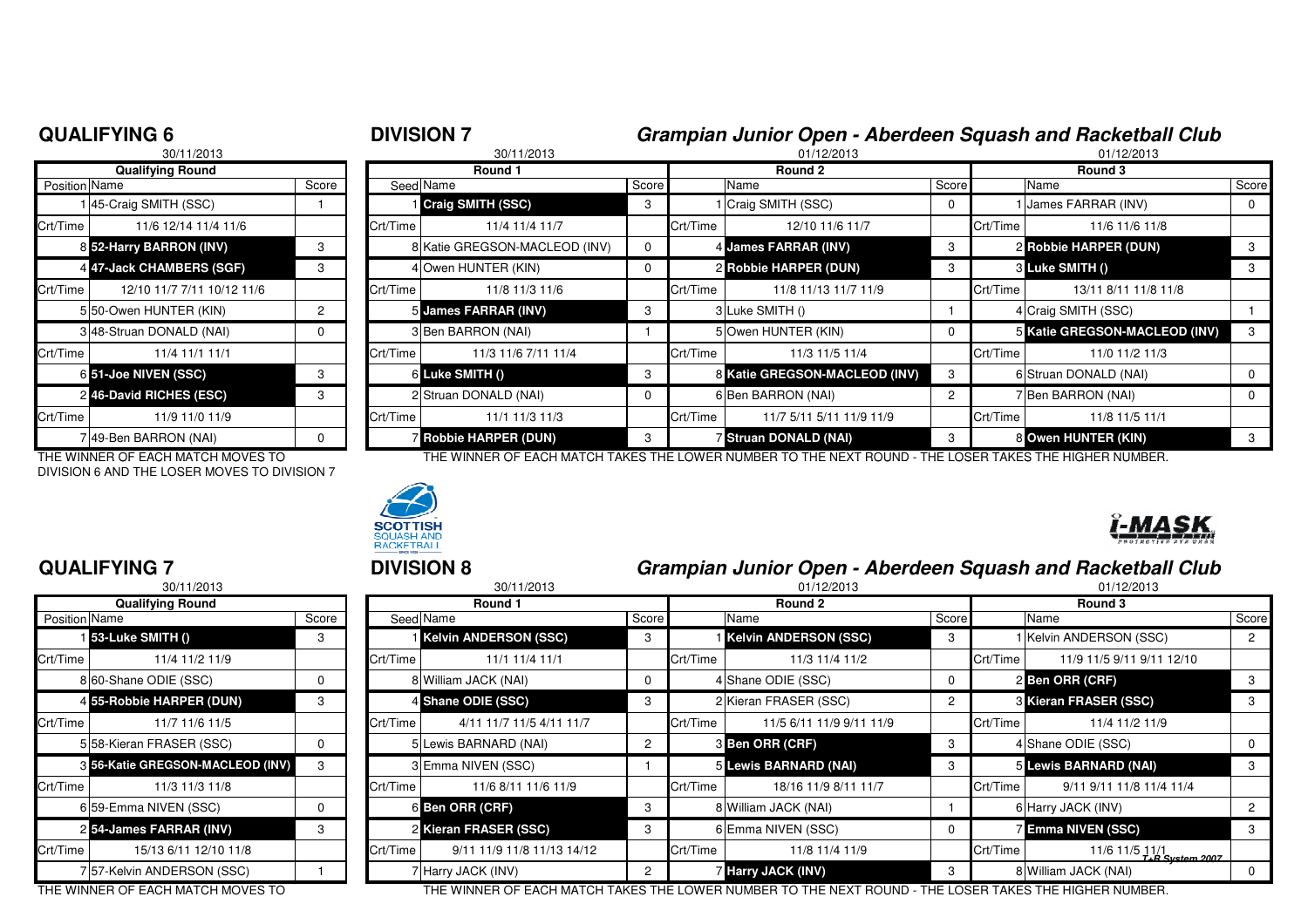DIVISION 7 AND THE LOSER MOVES TO DIVISION 8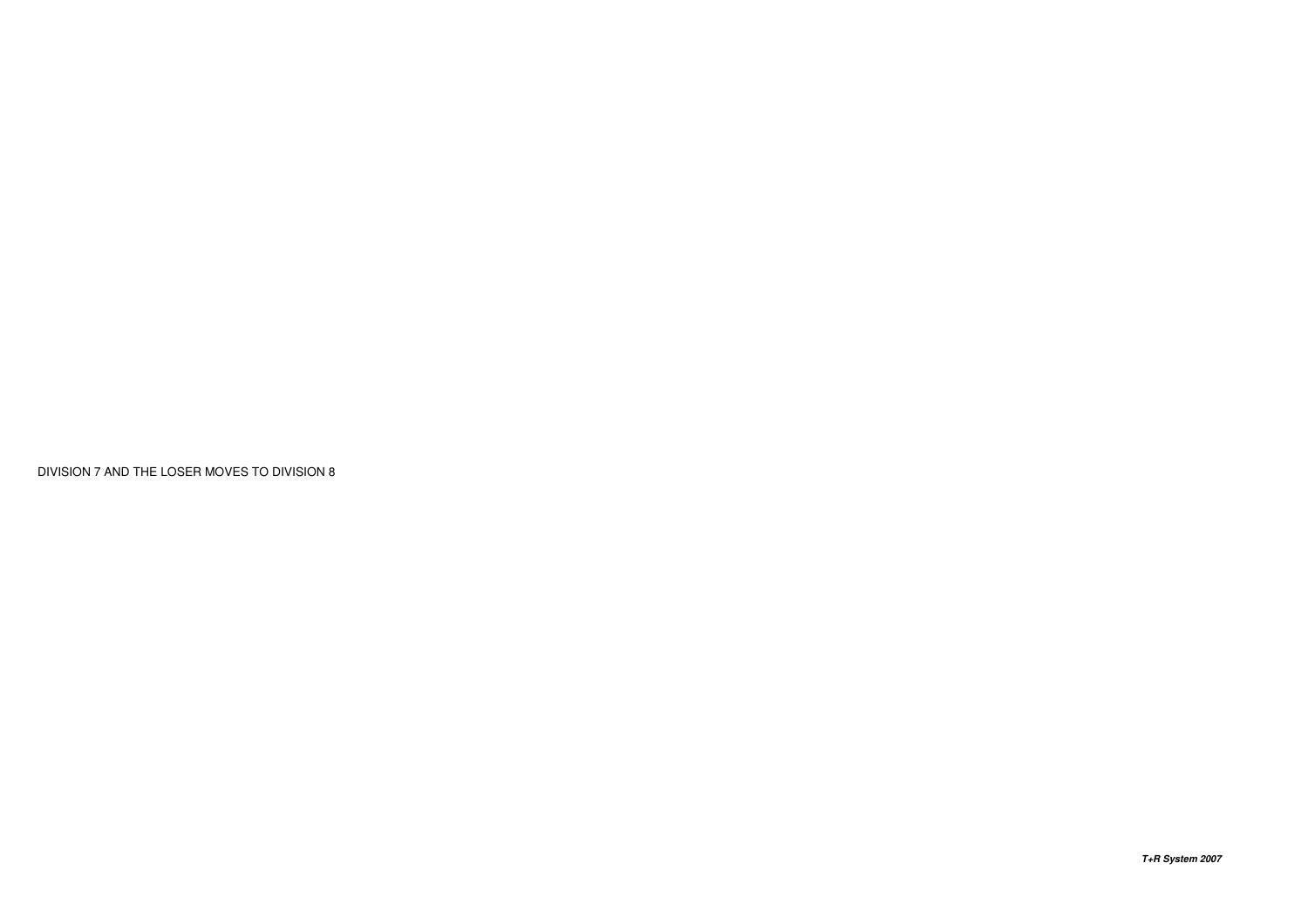# <sup>8</sup> **DIVISION 9 Grampian Junior Open - Aberdeen Squash and Racketball Club**

|                      | 30/11/2013                 |                |                |
|----------------------|----------------------------|----------------|----------------|
|                      | <b>Qualifying Round</b>    |                |                |
| <b>Position Name</b> |                            | Score          | Seed           |
|                      | 161-Ben ORR (CRF)          | 3              |                |
| Crt/Time             | 11/6 11/5 6/11 9/11 11/4   |                | Crt/Time       |
|                      | 8 68-Kyle LEASK (SSC)      | $\overline{c}$ | 8              |
|                      | 4 63-Toby MACDONALD (NAI)  | $\Omega$       | 4              |
| Crt/Time             | 11/8 11/4 11/8             |                | Crt/Time       |
|                      | 5 66-Harry JACK (INV)      | 3              | 5              |
|                      | 3 64-Lucy MURCHIE (CRF)    |                | 3              |
| Crt/Time             | 10/12 11/5 11/2 16/14      |                | Crt/Time       |
|                      | 6 67-William JACK (NAI)    | 3              | 6              |
|                      | 262-Lewis BARNARD (NAI)    | 3              | $\overline{c}$ |
| Crt/Time             | 11/9 11/7 8/11 12/10       |                | Crt/Time       |
| 71                   | 65-Cameron LAWRENCE (ASRC) |                | 7              |

DIVISION 8 AND THE LOSER MOVES TO DIVISION 9

 <sup>8</sup> 30/11/2013 01/12/2013 01/12/2013 **Round 1 Round 2 Round 3** n Name Score Seed Name Seed Name Score Name Score Name Score Name Score Name Score Score Name Score **61-Ben ORR (CRF)** <sup>3</sup> <sup>1</sup> **Toby MACDONALD (NAI)** <sup>3</sup> <sup>1</sup> **Toby MACDONALD (NAI)** <sup>3</sup> <sup>1</sup> Toby MACDONALD (NAI) <sup>1</sup> Crt/Time 11/6 11/5 6/11 9/11 11/4 Crt/Time 11/2 11/0 11/0 Crt/Time 3/11 11/3 11/9 11/7 Crt/Time 6/11 12/10 11/6 12/108 Travis MORGAN () 2 8 RV 2 4 Kyle LEASK (SSC) **2 Cameron LAWRENCE (ASRC)** 3 **4 Kyle LEASK (SSC)** 3 3 3 3 3 3 3 4 4 **S** 2 Lucy MURCHIE (CRF) 3 3 3 3 4 5 3 Lucy MURCHIE (CRF) 4 5 4 6 2 2 2 D Crt/Time | 11/8 11/4 11/8 Crt/Time | 5/11 11/8 7/11 11/8 Crt/Time | 11/0 11/2 11/1 11/7 11/6 11/3 **6** Logan LAWRENCE (GAR) 2 3 Cameron LAWRENCE (ASRC) 3 4 Kyle LEASK (SSC) 3 3 **Cameron LAWRENCE (ASRC)** <sup>3</sup> <sup>5</sup> **Logan LAWRENCE (GAR)** <sup>3</sup> <sup>5</sup> **Logan LAWRENCE (GAR)** <sup>3</sup> Crt/Time 10/12 11/5 11/2 16/14 Crt/Time 11/5 11/9 11/13 11/4 Crt/Time 11/4 11/2 11/2 Crt/Time 7/11 11/9 11/7 11/5**6 67-William JACK (NAI)** 3 6 Andrew MACDONALD () 3 8 Travis MORGAN () 8 GAndrew MACDONALD () 1 1 **Lucy MURCHIE (CRF)** <sup>3</sup> <sup>6</sup> **Andrew MACDONALD ()** <sup>3</sup> <sup>7</sup> **Ben BOOKER-MILBURN (NAI)** <sup>3</sup> Crt/Time 11/13 11/7 11/3 4/11 11/4 Crt/Time 11/5 11/7 8/11 11/6 Crt/Time 8/11 11/3 11/4 Crt/Time 8/11 11/3 11/4 7 Ben BOOKER-MILBURN (NAI) 2 7 Ben BOOKER-MILBURN (NAI) 1 8 Travis MORGAN () 1 1

THE WINNER OF EACH MATCH MOVES TO THE WINNER OF EACH MATCH TAKES THE LOWER NUMBER TO THE NEXT ROUND - THE LOSER TAKES THE HIGHER NUMBER.



#### **QUALIFYING 9**

|               | 30/11/2013                     |          |          |        |
|---------------|--------------------------------|----------|----------|--------|
|               | <b>Qualifying Round</b>        |          |          |        |
| Position Name |                                | Score    | Seed Nar |        |
|               | <b>169-Andrew MACDONALD ()</b> | 3        |          | il Ste |
| Crt/Time      | 11/4 11/5 9/11 11/7            |          | Crt/Time |        |
|               | 8 76-Jemma YOUNG (NEW)         |          |          | 8 Bye  |
|               | 4 71-Ben BOOKER-MILBURN (NAI)  | 3        |          | 4 Jen  |
| Crt/Time      | 11/4 11/3 11/5                 |          | Crt/Time |        |
|               | 5 74-Ellie SPENCE ()           | $\Omega$ |          | 5 Mol  |
|               | 3 72-Travis MORGAN ()          | 3        |          | 3 Chr  |
| Crt/Time      | 11/9 10/12 11/4 9/11 11/6      |          | Crt/Time |        |
|               | 6 75-Christopher HORSBURGH ()  | 2        | 61       | Sor    |
|               | 2/70-Stewart HORNAL ()         | $\Omega$ |          | 2 Ellt |
| Crt/Time      | 11//6 11/6 11/1                |          | Crt/Time |        |
|               | 73-Logan LAWRENCE (GAR)        | 3        |          | Bye    |

## <sup>9</sup> **DIVISION 10 Grampian Junior Open - Aberdeen Squash and Racketball Club**

| 30/11/2013              |                                   |       | 30/11/2013 |                            |       | 01/12/2013 |                                                                     |         | 01/12/2013 |                                       |             |
|-------------------------|-----------------------------------|-------|------------|----------------------------|-------|------------|---------------------------------------------------------------------|---------|------------|---------------------------------------|-------------|
| <b>Qualifying Round</b> |                                   |       | Round 1    |                            |       | Round 2    |                                                                     | Round 3 |            |                                       |             |
| Position Name           |                                   | Score |            | Seed Name                  | Score |            | Name                                                                | Score   |            | Name                                  | Score       |
|                         | <b>69-Andrew MACDONALD ()</b>     | 3     |            | Stewart HORNAL ()          |       |            | Stewart HORNAL ()                                                   | 3       |            | Stewart HORNAL ()                     | 3           |
| Crt/Time                | 11/4 11/5 9/11 11/7               |       | Crt/Time   |                            |       | Crt/Time   | 11/4 11/4 11/5                                                      |         | Crt/Time   | 11/3 11/2 11/4                        |             |
|                         | 8/76-Jemma YOUNG (NEW)            |       |            | 8 Bye                      |       |            | 4 Jemma YOUNG (NEW)                                                 | 0       |            | 2 Christopher HORSBURGH ()            | $\mathbf 0$ |
|                         | 4 71-Ben BOOKER-MILBURN (NAI)     | 3     |            | 4 Jemma YOUNG (NEW)        |       |            | 2 Ellie SPENCE ()                                                   |         |            | 3 Ellie SPENCE ()                     | 0           |
| Crt/Time                | 11/4 11/3 11/5                    |       | Crt/Time   | 11/0 11/3/ 11/6            |       | Crt/Time   | 11/6 8/11 11/8 11/9                                                 |         | Crt/Time   | 11/0 11/3 11/2                        |             |
|                         | 5 74-Ellie SPENCE ()              | 0     |            | 5 Molly FARMER ()          |       |            | 8 Christopher HORSBURGH ()                                          | 3       |            | 4 Jemma YOUNG (NEW)                   | -3          |
|                         | 3 72-Travis MORGAN ()             |       |            | 8 Christopher HORSBURGH () |       |            | 5 Molly FARMER ()                                                   |         |            | 5 Molly FARMER ()                     | 0           |
| Crt/Time l              | 11/9 10/12 11/4 9/11 11/6         |       | Crt/Time   | 11/7 11/9 11/7             |       | Crt/Time   |                                                                     |         | Crt/Time   | 11/9 11/9 11/9                        |             |
|                         | 6 75-Christopher HORSBURGH ()     | 2     |            | 6 Sonja SCOLLAY ()         |       |            | 8 Bye                                                               | 0       |            | 6 Sonja SCOLLAY ()                    | 3           |
|                         | 2 70-Stewart HORNAL ()            | 0     |            | <b>2 Ellie SPENCE ()</b>   |       |            | 6 Sonja SCOLLAY ()                                                  | 3       |            | 7 Bye                                 | 3           |
| Crt/Time                | 11//6 11/6 11/1                   |       | Crt/Time   |                            |       | Crt/Time   |                                                                     |         | Crt/Time   | T+B System 2007                       |             |
|                         | 7 73-Logan LAWRENCE (GAR)         |       |            | 7 Bye                      |       |            | 7 Bye                                                               | 0       |            | 8 Bye                                 | 0           |
|                         | THE WINNER OF FACU MATCH MOVEC TO |       |            |                            |       |            | THE WINNER OF FAQUIMATOU TAIZER THE LOWER NUMBER TO THE NEVT ROUND. |         |            | THE LOCED TAIZED THE HIOHED MILMARED. |             |

THE WINNER OF EACH MATCH MOVES TO THE WINNER OF EACH MATCH TAKES THE LOWER NUMBER TO THE NEXT ROUND - THE LOSER TAKES THE HIGHER NUMBER.

### **QUALIFYING 8**